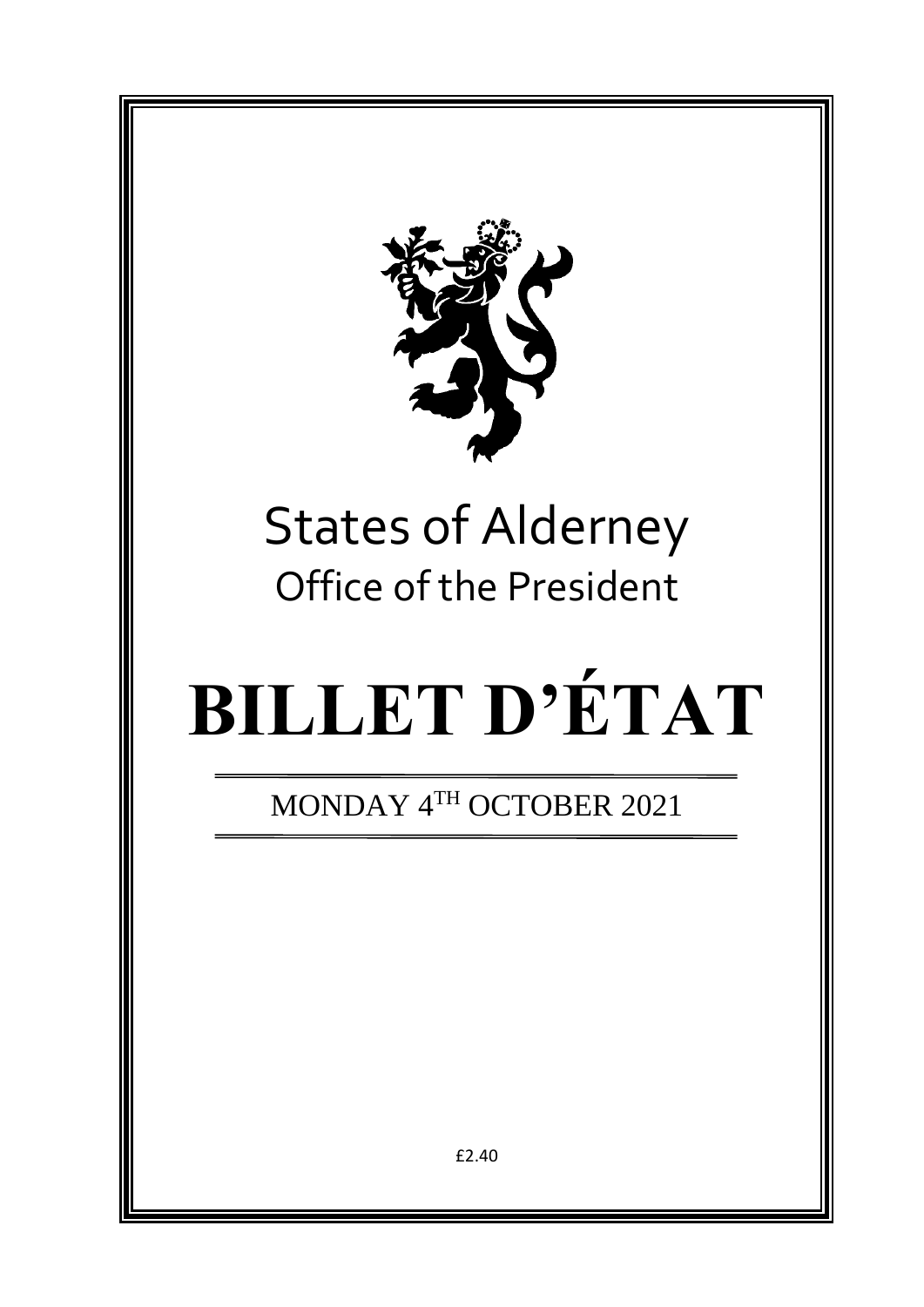## Billet d'État

### Monday 4<sup>th</sup> October 2021

#### **Members of the States:**

**I have the honour to inform you that an additional Meeting of the States will be held at 2.30 pm on Monday 4 th October 2021.** 

**This will be preceded by a People's Meeting, which will be held at 2.00 pm on the same day in the Courthouse, convened by Mr Ian Carter.**

**William Tate President**

#### **Item I The Bailiwick's Participation in UK Free Trade Agreements**

**The following letter was received from Mr Ian Carter, Deputy Chairman of the Policy and Finance Committee:-**

"The attached Policy Letter has been received from the States of Guernsey Policy and Resources Committee, which sets out the background to this subject for urgent consideration by the States of Alderney.

Ian Carter, Deputy Chairman

**The States of Alderney is asked:-**

- **1. To agree that Alderney's participation in any Free Trade Agreement ("FTA") (or other trade arrangement) should –**
	- **a) meet Alderney's needs, while respecting the constitutional relationship with the UK through the Crown and Alderney's domestic autonomy; and,**
	- **b) be underpinned by the principles of relevance, proportionality, and practicality, taking into account the island nature of Alderney, its size and population, and unique needs arising out of the same.**
- **2. To note the intention to establish a process to enable effective consultation between the Bailiwick authorities in relation to participation in any FTA (or other trade arrangement).**
- **3. To authorise the Policy & Resources Committee of the States of Deliberation to maintain efforts on behalf of Alderney to ensure that Alderney's interests (and those of the wider Bailiwick) continue to be represented to the UK during negotiations in relation to any FTA (or other trade arrangement).**